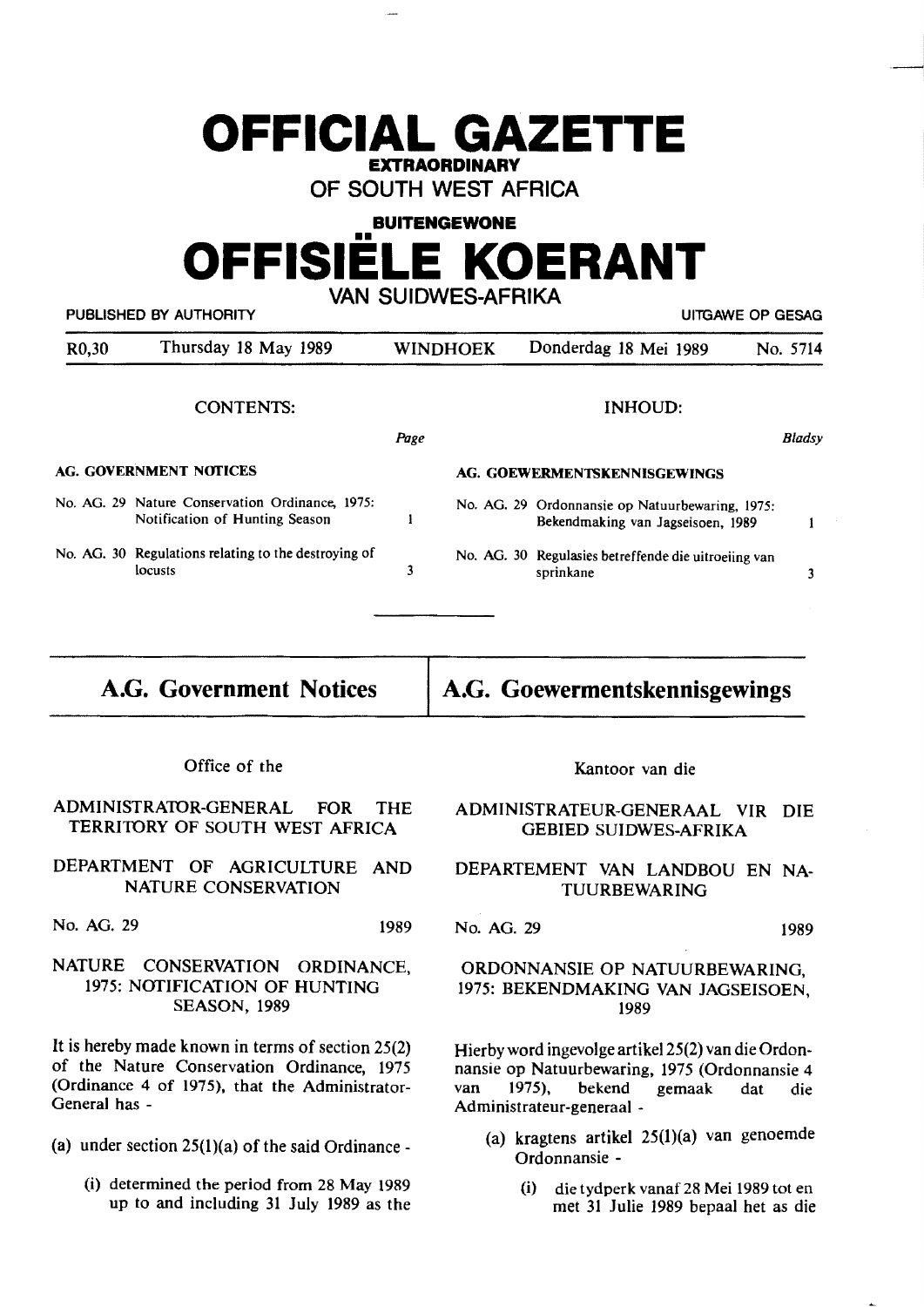hunting season during which game mentioned in Schedule *5* to the said Ordinance (huntable game) may be hunted in terms of section 30, but subject to the other **provisions** of the said Ordinance; and

- (ii) determined the period from 1 August 1989 up to and including 30 September 1989 as the hunting season during which game mentioned in Schedule 6 to the said Ordinance (huntable game birds) may be hunted in terms of section 32, but subject to the other provisions of the said Ordinance; and
- (b) under section 25(3) of the said Ordinance
	- (i) made the hunting season referred to in paragraph (a)(i) applicable to the whole of the Territory, excluding the following parts:
		- (aa) the communal land of the Hereros referred to in section 32 of the Representative Authority of the Hereros Proclamation, 1980 (Proclamation AG. 50 of 1980);
		- (bb) the communal **land** of the Namas referred to in section 27 of the Representative Authority of the Namas **Proclamation,** 1980 (Proclamation **AG. 35** of 1980);
		- ( cc) the communal land of the Owambos referred to in section 32 of the Representative Authority of the Owambos Proclamation, 1980 (Proclamation AG. 23 of **1980);** and
		- **(dd)** the communal land of the Caprivians referred to in section 32 of the Representative Authority of the Caprivians Proclamation, 1980 (Proclamation AG. 29 of 1980); and

jagseisoen waartydens wild genoem in Bylae *5* by genoemde Ordonnansie (jagbare wild) ingevolge artikel 30, maar behoudens die ander bepalings van genoemde Ordonnansie, gejag mag word; en

- (ii) die tydperk vanaf 1 Augustus 1989 tot en met 30 September 1989 bepaal het as die jagseisoen waartydens wild genoem in Bylae 6 by genoemde Ordonnansie (jagbare wildvoels) ingevolge artikel 32, maar behoudens **die ander** bepalings van **ge**noemde **Ordonnansie,** gejag mag **word;**  en
- **(b)** kragtens artikel **25(3)** van genoemde Ordonnansie -
	- (i) die in paragraaf (a)(i) bedoelde jagseisoen van toepassing gemaak het ten opsigte van die **hele Gebied,** uitgesonder **die**  volgende **gedeeltes:** 
		- (aa) die **gemeenskaplike** grond van **die**  Herero's **bedoel in** artikel 32 van **die**  Proklamasie op die Verteenwoordigende Owerheid van die Herero's, 1980 (Proklamasie AG. *50* van **1980);**
		- (bb) die gemeenskaplike grond van die Namas bedoel in artikel 27 van die Proklamasie op die Verteenwoordigende Owerheid van die Namas, 1980 (Proklamasie AG. 35 van 1980);
		- (cc) die gemeenskaplike grond van die Owambo's bedoel in artikel 32 van die Proklamasie op die Verteenwoordigende Owerheid van die Owambo's, 1980 (Proklamasie AG. 23 van 1980); en
		- (dd) die gemeenskaplike grond van die Capriviane bedoel in artikel 32 van die Proklamasie op die Verteenwoordigende Owerheid van die Capriviane, 1980 (Proklamasie AG. 29 **van** 1980); en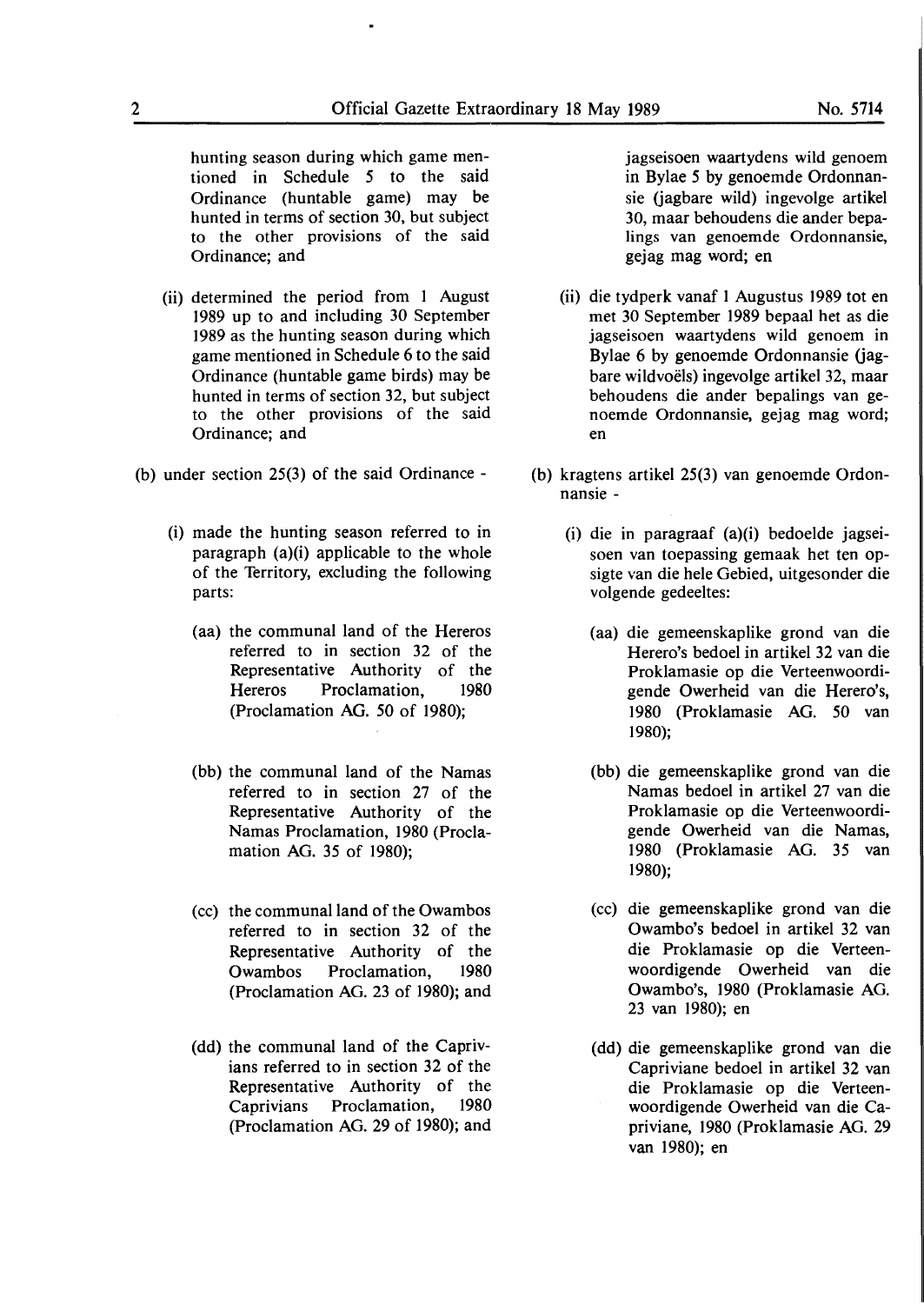**1989** 

(ii) made the hunting season referred to in paragraph (a)(ii) applicable to the whole of the Territory, excluding those parts referred to in subparagraphs **(i)(aa),** (bb), (cc) and (dd).

#### DEPARTMENT OF AGRICULTURE AND NATURE CONSERVATION

No. AG. 30

### REGULATIONS RELATING 10 THE DESTROYING OF LOCUSTS

The Administrator-General has under section 33(1) of the Agricultural Pests Act, 1973 (Act 3 of 1973), made the regulations set out in the Schedule.

#### SCHEDULE

I. Any owner or occupier of land whereon flying locusts have appeared, or whereon flying locusts have deposited eggs or whereon any voetgangers have appeared shall, in addition to -

- (a) any assistance which has to be given in terms of section 16(3); and
- (b) any steps which the Administrator-General takes or prescribes for the destroying of such locusts, eggs or voetgangers under section 17(2), if the necessary insecticide and spraying apparatus has been made available to him by the Department of Agriculture and Nature Conservation, with his own labour and on his own costs, proceed with the destroying of such locusts, eggs or voetgangers.

2. No compensation shall be paid to an owner or occupier for any expenditure incurred in connection with the destroying of locusts, eggs or voetgangers referred to in regulation 1.

3. (I) Insecticide and spraying apparatus which has been made available to an owner or occupier of land referred to in regulation 1, shall be made available free of charge.

(ii) die in paragraaf (a)(ii) bedoelde jagseisoen van toepassing gemaak het ten opsigte van die hele Gebied, uitgesonderd daardie gedeeltes bedoel in subparagrawe  $(i)(aa)$ ,  $(bb)$   $(cc)$  en  $(dd)$ .

### DEPARTEMENT VAN LANDBOU EN NATUURBEWARING

No. AG. 30 1989

#### REGULASIES BETREFFENDE DIE UIT-ROEIING VAN SPRINKANE

Die Administrateur-generaal het kragtens artikel 33(1) van die Wet op Landbouplae, 1973 (Wet 3 van 1973), die regulasies in die Bylae vervat, uitgevaardig.

#### BYLAE

1. 'n Eienaar of okkupant van grond waarop vlieënde treksprinkane verskyn het, of waarop vlieënde treksprinkane eiers gelê het of waarop voetgangers verskyn het, moet, benewens -

- (a) enige bystand wat ingevolge artikel 16(3) verleen moet word; en
- (b) enige maatreels wat die Administrateurgeneraal kragtens artikel 17(2) vir die uitroeiing van sodanige sprinkane, eiers of voetgangers tref of voorskryf, indien die nodige insekdoder en toediningsapparaat deur die Departement van Landbou en Natuurbewaring aan horn beskikbaar gestel is, met sy eie arbeid en op sy eie koste, voortgaan om sodanige sprinkane, eiers of voetgangers uit te roei.

2. Geen vergoeding word aan 'n eienaar of okkupant betaal nie vir enige uitgawes aangegaan in verband met die uitroeiing van sprinkane, eiers of voetgangers in regulasie 1 bedoel.

3. (1) Insekdoder en toedieningsapparaat wat aan 'n eienaar of okkupant van grond in regulasie 1 bedoel, beskikbaar gestel word, word gratis beskikbaar gestel.